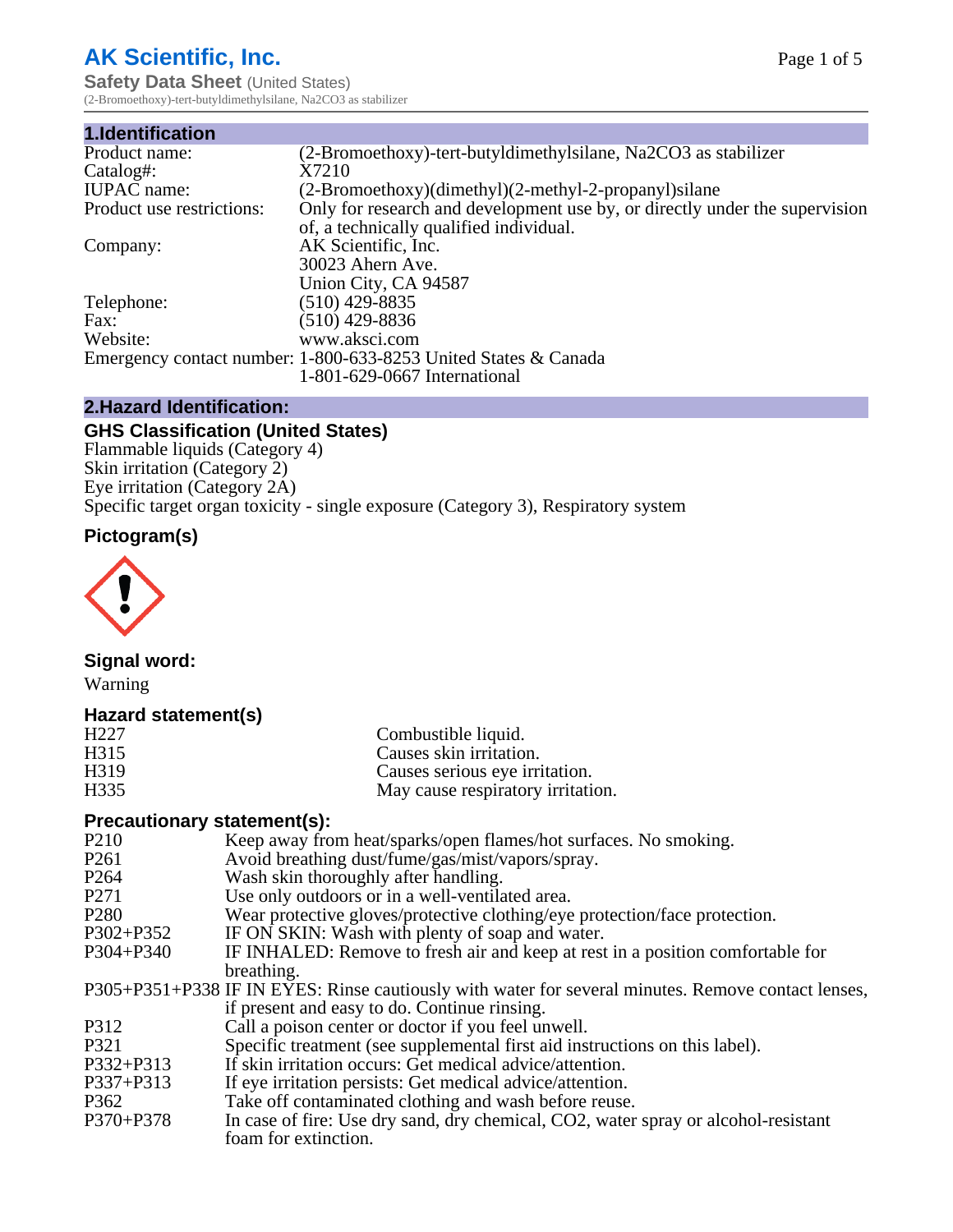| $P403 + P233$    | Store in a well-ventilated place. Keep container tightly closed.   |
|------------------|--------------------------------------------------------------------|
| P403+P235        | Store in a well-ventilated place. Keep cool.                       |
| P <sub>405</sub> | Store locked up.                                                   |
| P <sub>501</sub> | Dispose of contents/container to an approved waste disposal plant. |
|                  |                                                                    |

#### **Hazards not otherwise classified (HNOC) or not covered by GHS:** None

#### **3.Composition/Information on Ingredients**

| Synonyms: | Not available. |
|-----------|----------------|
| $CAS#$ :  | 86864-60-0     |
| Purity:   | 98% (GC)       |
| EC:       | Not available. |
|           |                |

#### **4. First Aid Measures**

**General Information:** Immediately remove any clothing contaminated by the product. Move out of dangerous area. Consult a physician and show this safety data sheet.

**Inhalation:** Move person to fresh air. If not breathing, give artificial respiration. If breathing is difficult, give oxygen. Obtain medical aid.

**Skin contact:** Immediately flush skin with running water for at least 15 minutes while removing contaminated clothing and shoes. Wash clothing before reuse. Obtain medical aid immediately.

**Eye contact:** Immediately flush open eyes with running water for at least 15 minutes. Obtain medical aid immediately.

**Ingestion:** Do NOT induce vomiting without medical advice. Rinse mouth with water. Never administer anything by mouth to an unconscious person. Obtain medical aid immediately.

**Most important symptoms and effects, both acute and delayed:** No further information available. Please see sections 2 and 11.

**Indication of any immediate medical attention and special treatment needed:** No further information available.

# **5. Fire Fighting Measures**

**Suitable extinguishing media:** Use water spray, dry chemical, carbon dioxide, or chemical foam. **Specific hazards arising from the chemical:** Carbon oxides, Hydrogen bromide, Silicon oxides. **Advice for firefighters:** As in any fire, wear a NIOSH-approved or equivalent, pressure-demand, self-contained breathing apparatus and full protective gear. During a fire, irritating and highly toxic gases may be generated by thermal decomposition or combustion.

#### **6. Accidental Release Measures**

**Personal precautions, protective equipment and emergency procedures:** Wear protective equipment and keep unprotected personnel away. Ensure adequate ventilation. Remove all sources of ignition. Prevent further leak or spill if safe to do so. For personal protective equipment, please refer to section 8.

**Environmental precautions:** Do not let product enter drains, other waterways, or soil.

**Methods and materials for containment and cleaning up:** Prevent further leak or spill if safe to do so. Vacuum, sweep up, or absorb with inert material and place into a suitable disposal container. Consult local regulations for disposal. See section 13 for further disposal information.

# **7. Handling and Storage**

**Precautions for safe handling:** Avoid contact with skin, eyes, and personal clothing. Wash hands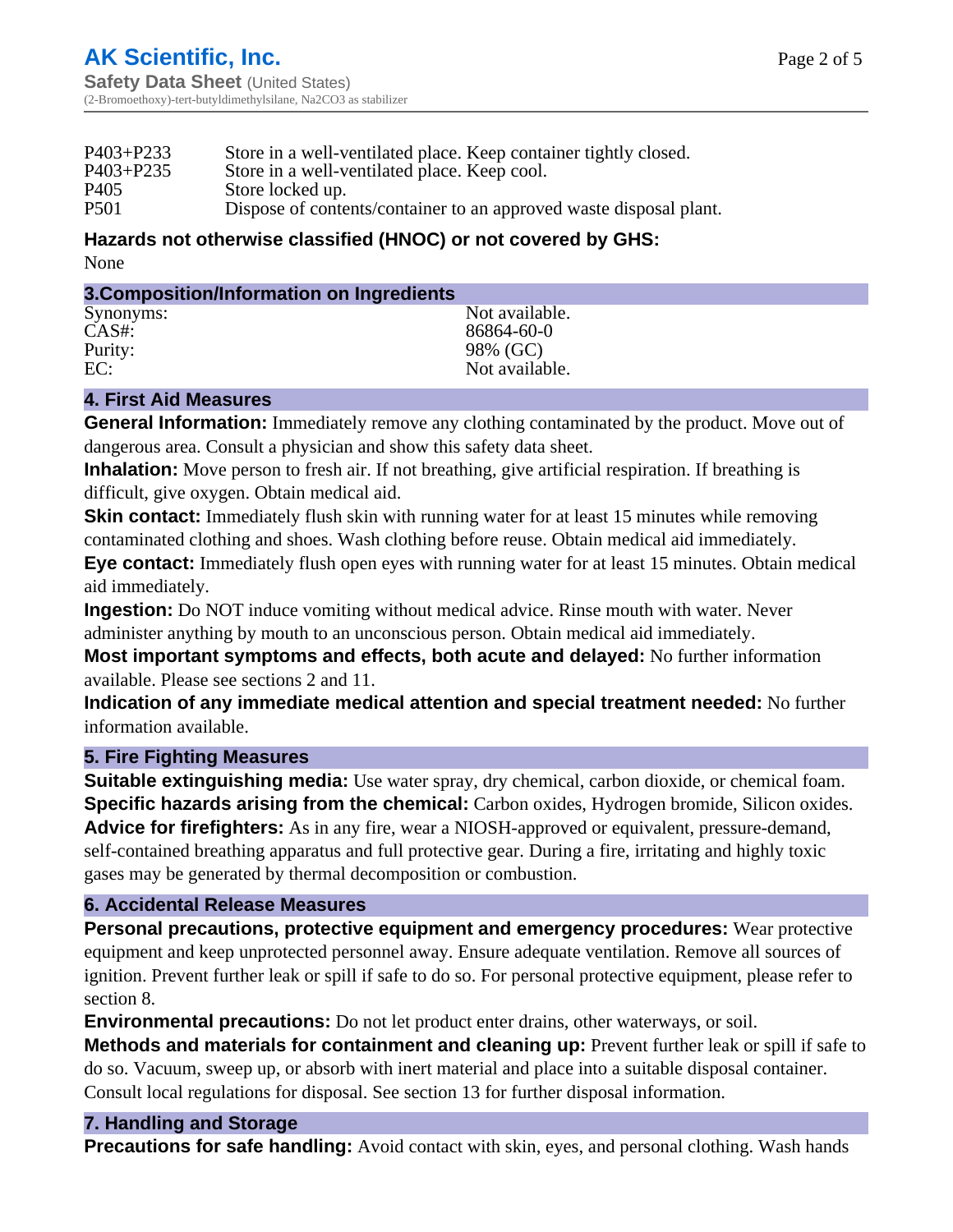thoroughly after handling. Avoid breathing fumes. Use only with adequate ventilation. Wear suitable protective clothing, gloves, and eye/face protection. Keep away from sources of ignition. Minimize dust generation and accumulation. Keep container tightly closed. Open and handle container with care. Do not eat, drink, or smoke while handling.

**Conditions for safe storage, including any incompatibilities:** Store in a tightly-closed container when not in use. Store in a cool, dry, well-ventilated area away from incompatible substances. Keep away from sources of ignition. ,Store long-term at 2-8°C.

#### **8. Exposure Controls/Personal Protection**

#### **Exposure limits:**

OSHA PEL: Not available. NIOSH REL: Not available.<br>ACGIH TLV: Not available. ACGIH TLV:

**Appropriate engineering controls:** Avoid contact with skin, eyes, and clothing. Wash hands before breaks and immediately after handling the product. Facilities storing or utilizing this material should be equipped with an eyewash fountain. Use adequate general and local exhaust ventilation to keep airborne concentrations low.

#### **Personal protection**

- Eyes: Based on an evaluation of the eye or face hazards present, wear chemical splash-resistant safety glasses or goggles with side protection. A face shield may be appropriate in some workplaces. Use eyewear tested and approved under appropriate government standards such as OSHA 29 CFR 1910.133 or EU EN166.
- Hands: Wear gloves selected based on an evaluation of the possible hazards to hands and skin, the duration of use, the physical conditions of the workplace, and the chemical resistance and physical properties of the glove material.
- Skin and body: Protective clothing must be selected based on the hazards present in the workplace, the physical environment, the duration of exposure, and other factors. No fabric can provide protection against all potential hazards; therefore it is important to select the appropriate protective clothing for each specific hazard. At the minimum, wear a laboratory coat and close-toed footwear.
- Respiratory: Respirators are not a substitute for accepted engineering control measures such as enclosure or confinement of the operation, general and local ventilation, and substitution of less toxic materials. When respiratory personal protective equipment is appropriate based on an assessment of respiratory hazards in the workplace, use a NIOSH- or CEN-certified respirator.

| 9. Physical and Chemical Properties |                           |
|-------------------------------------|---------------------------|
| <b>Physical State:</b>              | Colorless liquid          |
| Molecular Formula:                  | C8H19BrOSi                |
| Molecular Weight:                   | 239.23                    |
| Odor:                               | Not available.            |
| pH:                                 | Not available.            |
| <b>Boiling Point Range:</b>         | $70-75^{\circ}C/2.5$ mmHg |
| Freezing/Melting Point:             | Not available.            |
| <b>Flash Point:</b>                 | $73^{\circ}$ C            |
| <b>Evaporation Rate:</b>            | Not available.            |
| Flammability (solid, gas):          | Please see section 2.     |
| <b>Explosive limits:</b>            | Not available.            |
| Vapor Pressure:                     | Not available.            |
| Vapor Density:                      | Not available.            |
| Solubility:                         | Not available.            |
| <b>Relative Density:</b>            | 1.115                     |
|                                     |                           |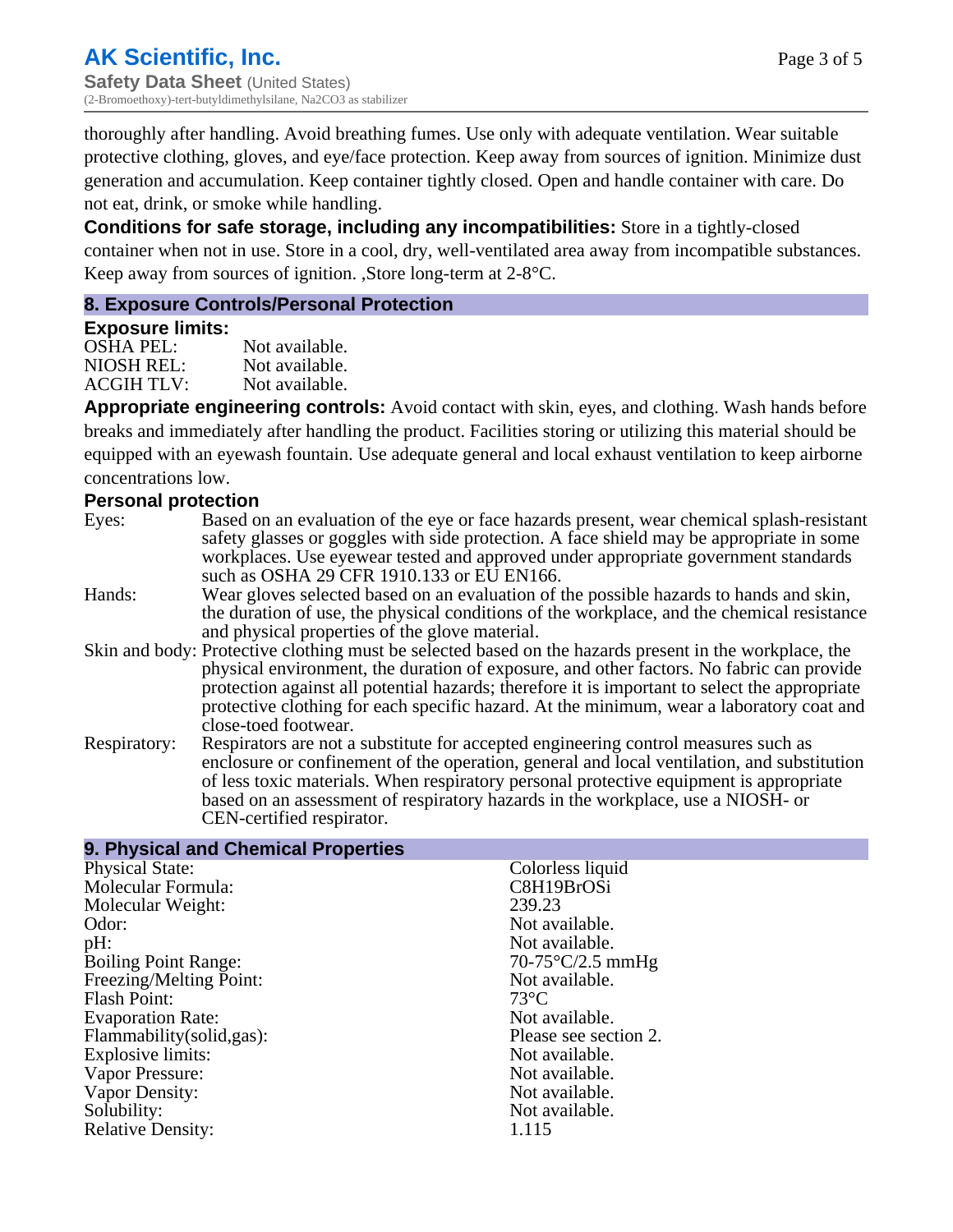**Safety Data Sheet** (United States) (2-Bromoethoxy)-tert-butyldimethylsilane, Na2CO3 as stabilizer

| Refractive Index:<br>Volatility:<br><b>Auto-ignition Temperature:</b><br><b>Decomposition Temperature:</b><br><b>Partition Coefficient:</b>                       |                                                      | 1.444<br>Not available.<br>Not available.<br>Not available.<br>Not available.                                                                                                                                                                                                                                                                                                                                         |
|-------------------------------------------------------------------------------------------------------------------------------------------------------------------|------------------------------------------------------|-----------------------------------------------------------------------------------------------------------------------------------------------------------------------------------------------------------------------------------------------------------------------------------------------------------------------------------------------------------------------------------------------------------------------|
| <b>10. Stability and Reactivity</b>                                                                                                                               |                                                      |                                                                                                                                                                                                                                                                                                                                                                                                                       |
| Reactivity:<br>Chemical stability:<br>Possibility of hazardous reactions:<br>Conditions to avoid:<br>Incompatible materials:<br>Hazardous decomposition products: | Not available.<br>Not available.<br>Dust generation. | Stable under recommended temperatures and pressures.<br>Strong oxidizing agents.<br>Carbon oxides, Hydrogen bromide, Silicon oxides.                                                                                                                                                                                                                                                                                  |
| <b>11. Toxicological Information</b>                                                                                                                              |                                                      |                                                                                                                                                                                                                                                                                                                                                                                                                       |
| RTECS#<br>Acute toxicity:<br>Routes of exposure:<br>Symptoms related to the physical, chemical and<br>toxicological characteristics:                              |                                                      | Not available.<br>Not available.<br>Inhalation, eye contact, skin contact, ingestion.<br>Skin contact may result in inflammation<br>characterized by itching, scaling, reddening,<br>blistering, pain or dryness. Eye contact may result<br>in redness, pain or severe eye damage. Inhalation<br>may cause irritation of the lungs and respiratory<br>system. Overexposure may result in serious illness<br>or death. |

#### **Carcinogenicity**

| <u>varvinvyvinvier</u> |                                                                                                                                                                                                         |
|------------------------|---------------------------------------------------------------------------------------------------------------------------------------------------------------------------------------------------------|
| IARC:                  | Not classified.                                                                                                                                                                                         |
| NTP:                   | Not listed.                                                                                                                                                                                             |
| OSHA:                  | Not listed.                                                                                                                                                                                             |
|                        | Acute toxic effects: Inflammation of the eye is characterized by redness, watering, and itching. Skin<br>inflammation is characterized by itching, scaling, reddening, or, occasionally,<br>blistering. |
|                        |                                                                                                                                                                                                         |

#### **12. Ecological Information**

| Not available. |
|----------------|
| Not available. |
| Not available. |
| Not available. |
| Not available. |
|                |

**13. Disposal Considerations** Chemical waste generators must determine whether a discarded chemical is classified as hazardous waste. US EPA guidelines for the classification determination are listed in 40 CFR 261.3. Additionally, waste generators must consult state and local hazardous waste regulations to ensure complete and accurate classification. Observe all federal, state and local regulations when disposing of the substance.

Disposal of packaging: Do not reuse containers. Dispose of as unused product.

#### **14. Transportation Information**

#### **DOT (United States)**

UN number: Not hazmat Proper shipping name:<br>
Transport hazard class:<br>
Not available.<br>
Not available. Transport hazard class:<br>
Packing group: Not available.<br>
Not available. Packing group: